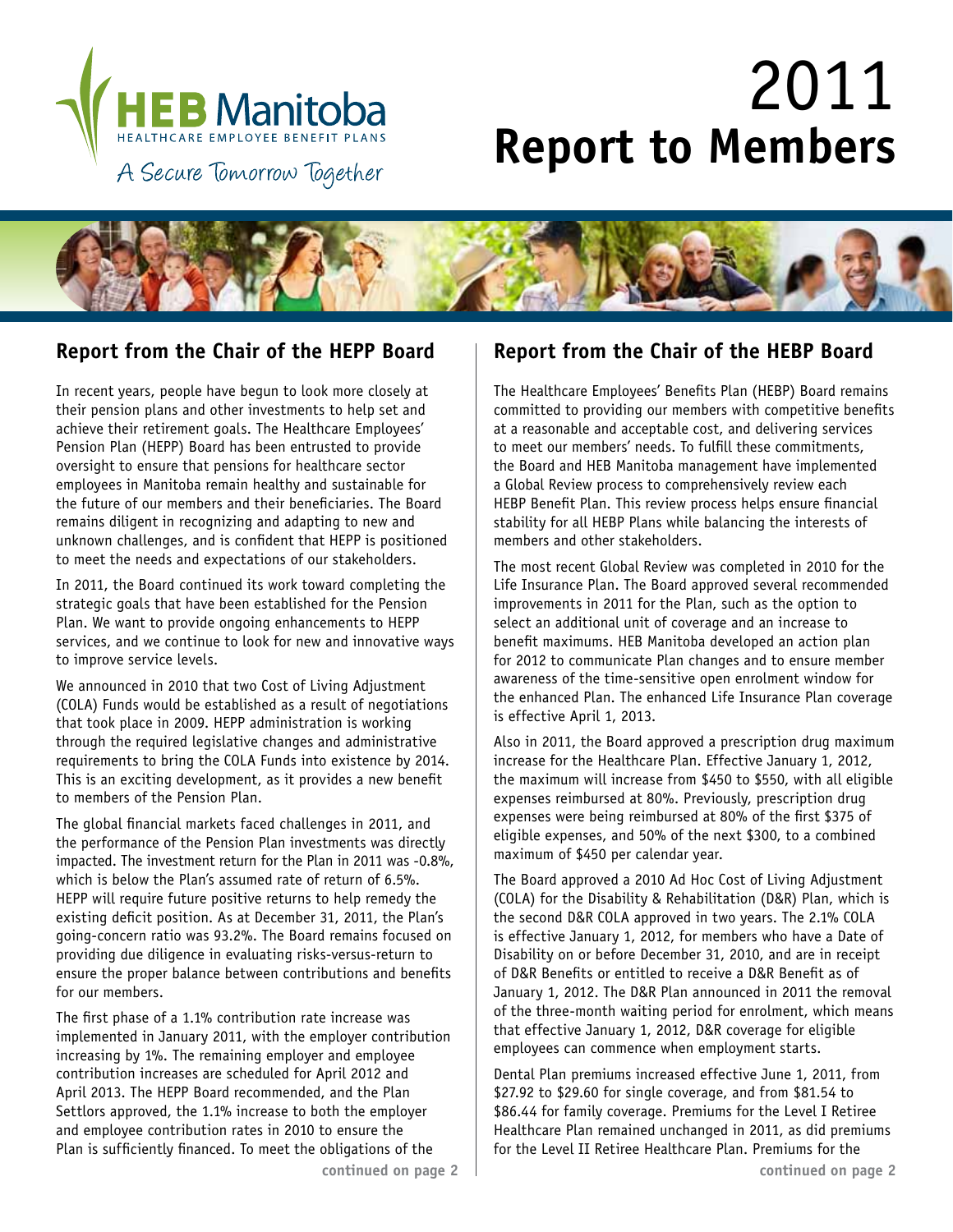# **Report from the Chair of the HEPP Board**

### *continued*

Plan, the Plan Settlors will continue to monitor the ongoing contribution sufficiency.

As Chair of the HEPP Board in 2011, it has been my privilege to work with an exceptional group of Trustees. The leadership and dedication of these representatives directly contribute to the success of the Pension Plan. Together, we would like to express our thanks and appreciation to HEB Manitoba management and staff for their hard work, and their dedication to providing outstanding service to you, the Plan members.

Houte

**Gloria O'Rourke** Chair Healthcare Employees' Pension Plan Board

### **Report from the Chair of the HEBP Board** *continued*

D&R Plan, Life Insurance Plan, and the Healthcare Plan also remained unchanged in 2011, and each of these Plans continues to maintain a healthy financial position.

The HEBP Board and the HEPP Board continue to work collaboratively to govern and oversee HEB Manitoba operations in a consistent manner. We have clearly defined the common areas that the Boards are responsible for, and have jointly established and aligned governance programs across all HEB Manitoba services.

I would like to thank each Trustee for their dedication to the ongoing success of HEB Manitoba. Their experience, knowledge, and insight has been, and continues to be, a critical factor in the success of our Benefit Plans. On behalf of the Trustees, I would like to thank the management and staff of HEB Manitoba for their diligent work and the care they provide as they deliver services to our members.

Brian Ellis

**Brian Ellis** Chair Healthcare Employees' Benefits Plan Board

## **Report from the HEB Manitoba Chief Executive Officer (CEO)**

HEB Manitoba management and staff worked on many concurrent initiatives in 2011, as a number of ongoing projects were completed and new projects got underway. The completed project most visible to our members is the redesigned HEB Manitoba website, which includes the new HEB Manitoba name and logo, and provides improved navigation and updated information. We also introduced HEB Manitoba Online, which members can use to securely update personal Pension information on the web. We will continue to add additional functionality to this online portal.

Each year, the HEPP and HEBP Boards recognize that the staff at HEB Manitoba are key to our continued success. In 2011, HEB Manitoba staff participated in the Best Small and Medium Business Employers survey, sponsored by Queen's School of Business and Aon Hewitt. The survey measured employee engagement and gathered feedback about how HEB Manitoba, as an employer, is performing. The feedback identified discussion topics for both short-term and longterm organizational improvements. Because this information is invaluable in identifying areas of greatest importance to HEB Manitoba employees, we have committed to ongoing participation in this survey program.

At HEB Manitoba, we are always looking for ways to better align Plan benefits with the needs of our members. We also collaborate with employers to improve the ways we work together. In 2011, we announced the removal of the threemonth waiting period for enrolment in the Disability & Rehabilitation Plan, effective January 1, 2012. This improves

the benefit for members, and simplifies the enrolment process for employers. The three-month waiting period was previously removed for enrolment in the Healthcare Plan and Dental Plan, and will be removed for the Life Insurance Plan in 2013.

The trend of increased work volumes across all Plans continued in 2011. HEB Manitoba management actively monitors our performance to ensure that we can meet the legislated performance metrics that are set for various services we provide, and to meet the expectations of our stakeholders.

Late in 2011, I took on the role of Acting CEO at HEB Manitoba. I have found the experience to be both exciting and rewarding, and it has been a pleasure working directly with our Boards and Committees. I have observed the depth of their knowledge and experience at work on behalf of our stakeholders and members, and greatly appreciate their proven commitment to the well-being of our Plans. I would also like to extend my appreciation to the management and staff of HEB Manitoba for their support, dedication, and exceptional efforts during my tenure as Acting CEO and throughout 2011.

**Kerry Poole** Acting Chief Executive Officer HEB Manitoba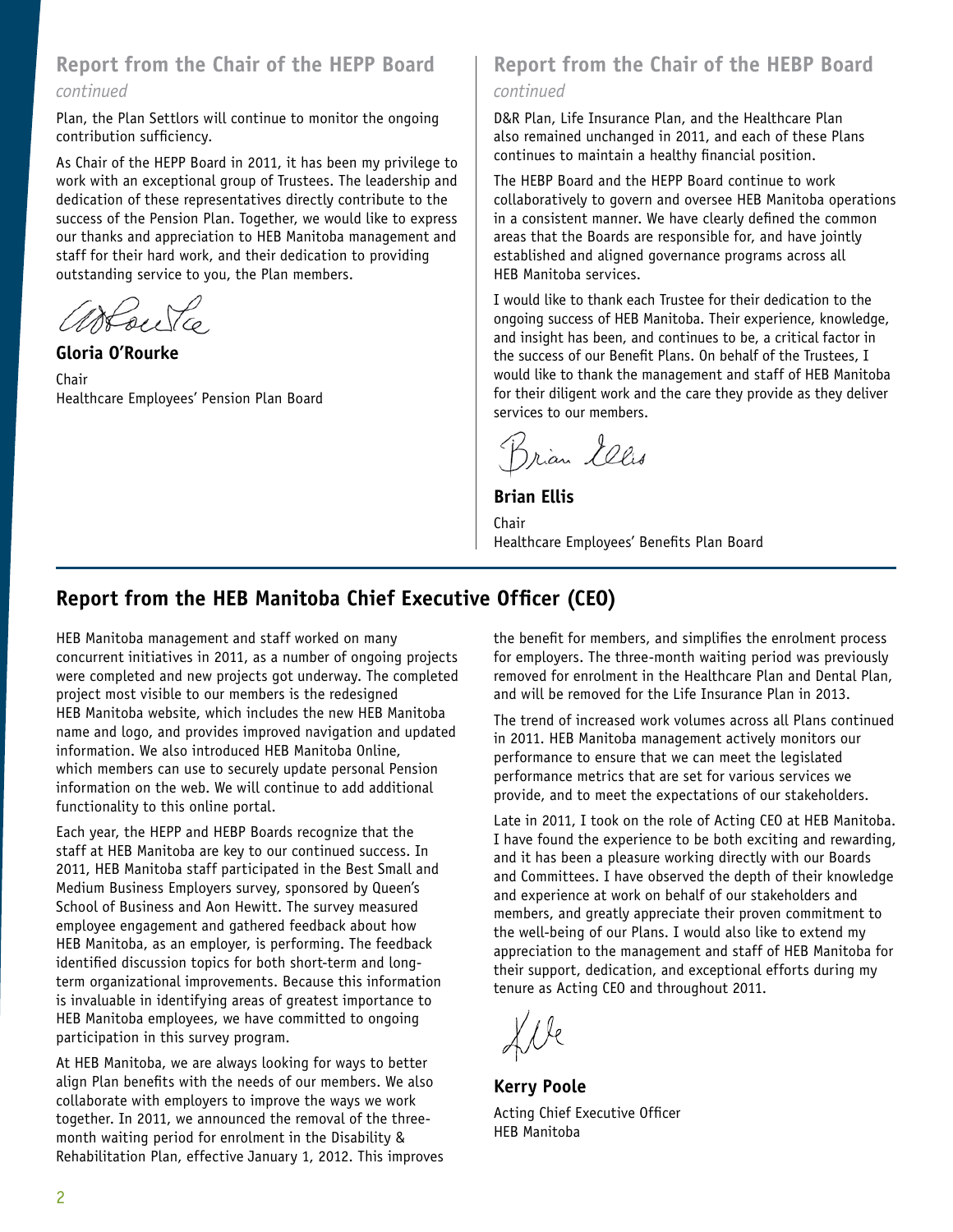# **Pension Plan Financial Summary\***

| Increase in net assets                         | 2011          | 2010 (restated $\textcirc$ ) |
|------------------------------------------------|---------------|------------------------------|
| Current period change in market values         | \$            | 255,476,597                  |
| Investment income                              | 132,442,075   | 114,810,575                  |
| Contributions from employers                   | 139,750,485   | 117,655,722                  |
| Contributions from employees                   | 122,929,033   | 117,514,421                  |
| Total                                          | 395,121,593   | 605,457,315                  |
| Decrease in net assets                         |               |                              |
| Current period change in market values         | 163,368,094   |                              |
| Benefits paid to pensioners and beneficiaries  | 148,196,212   | 134,873,689                  |
| Refunds to terminated members                  | 34,220,333    | 22,275,814                   |
| Investment and Plan administration expenses    | 19,200,413    | 17,601,960                   |
| Total                                          | 364,985,052   | 174,751,463                  |
| Net increase in net assets                     | 30,136,541    | 430,705,852                  |
| Net assets available for benefits, January 1   | 4,016,091,396 | 3,585,385,544                |
| Net assets available for benefits, December 31 | 4.046.227.937 | 4,016,091,396                |

*\* Full Audited Financial Statements are available on our website at www.hebmanitoba.ca*

**◊** *2010 amounts have been restated as a result of the retrospective application of Canadian accounting standards for pension plans.*

# **Pension Plan Membership**

| Member Mix        | 2011   | 2010   | Average Age (years) | 2011 | 2010 |
|-------------------|--------|--------|---------------------|------|------|
| Deferred Vested   | 10,986 | 10,285 | Active member       | 43   | 43   |
| Retired           | 14,257 | 13,428 | Retired member      | 70   | 70   |
| Active & Disabled | 42,193 | 41,441 | Deferred member     | 43   | 43   |
| Total             | 67.436 | 65,154 |                     |      |      |

# **Pension Plan Highlights**

The Healthcare Employees' Pension Plan (HEPP) provides a variety of services related to pension benefit entitlements for eligible employees of participating healthcare facilities.

HEPP is a defined benefit pension plan, and it uses a formula to determine a member's pension entitlement. The formula is based on years of service and the corresponding pensionable earnings, rather than pension contributions and investment income.

In 2011, HEB Manitoba continued to review and correct members' historical pension data, which we received from employers in past years. We will continue to review member data in 2012, so that we can provide members with accurate pension information in a timely manner.

HEB Manitoba continued to streamline HEPP's processes in 2011, as a result of the significant number of changes made by the Manitoba Pension Commission to The Pension Benefits Act

in 2010. The changes impacted most of the Plan's processes, including retirement, termination, and marriage/common-law relationship break-up processes. One change required us to include member information such as marital status, spousal information, and beneficiary information on the Annual Pension Statements that we send to active members.

To provide a convenient, secure, and timely way for members to verify and update their personal Pension Plan information, we developed and launched HEB Manitoba Online in 2011. To ensure that HEB Manitoba has the most up-to-date records, we ask that all Pension Plan members visit www.hebmanitoba.ca and use HEB Manitoba Online to update their information.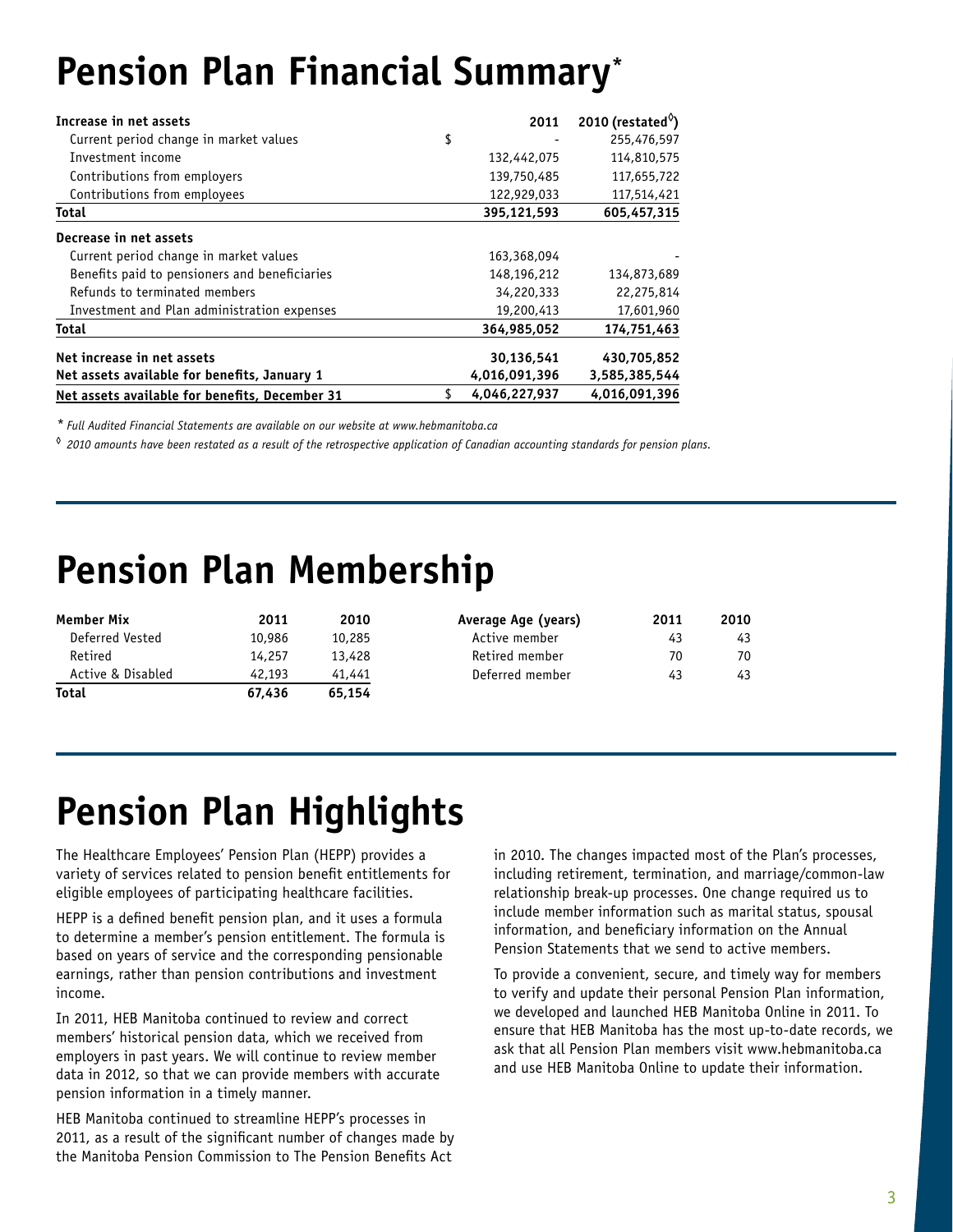# **Pension Plan Investment Highlights**

# **HEPP Investment Returns**

HEPP's investment returns were negatively impacted in 2011 because equity markets were weak as a result of increasing concerns regarding the global economic environment. As the table below shows, returns have been volatile in all equity markets over the past five years.

|               |         | <b>Annual Equity Market Returns</b> |       |       |          |          |
|---------------|---------|-------------------------------------|-------|-------|----------|----------|
|               | 5 Years | 2011                                | 2010  | 2009  | 2008     | 2007     |
| Canadian      | 1.3%    | $-8.7%$                             | 17.6% | 35.1% | $-33.0%$ | 9.8%     |
| US            | $-2.9%$ | 4.6%                                | 9.1%  | 7.4%  | $-21.2%$ | $-10.5%$ |
| International | $-6.8%$ | $-9.6%$                             | 2.6%  | 12.5% | $-28.8%$ | $-5.3%$  |
| Emerging      | 0.0%    | $-16.1%$                            | 13.0% | 52.0% | $-41.4%$ | 18.6%    |

The five-year annualized return from the major equity markets we invest in ranged from -6.8% for international markets to 1.3% for the Canadian equity market. To fund the Plan's obligations, we need to achieve a long-term rate of return of 6.5%, as determined by the Plan's actuary. With interest rates around the world at historically low levels, the Plan requires exposure to investments that will generate higher returns. Over the long term, equitytype investments are expected to outperform fixed-income returns, but their performance is more volatile. In this regard, the Plan's investment policy has an exposure biased toward equity markets and real estate.

## **Major Market Returns**

Global equity markets struggled during the year, impacted by ongoing concerns regarding the global economic recovery and sovereign debt issues in the Eurozone area. Of the major markets we invest in, the Canadian market returned -8.7% in 2011, as compared with a 17.6% return in 2010. International markets returned -9.6% in 2011, as compared with 2.6% in 2010, and the US market returned 4.6% in 2011, as compared with 9.1% in 2010. Emerging markets fell -16.1% in 2011 after rising 13.0% in 2010.

Bond market returns were positive, largely due to favourable returns in the corporate bond sector and strong performance from longer-dated maturities as interest rates fell during the year, as a result of the same factors driving equity prices lower.

The Canadian real estate market, as measured by the REALpac/IPD Canada Property Index, returned 15.9% in 2011, as compared with the 2010 return of 11.1%. The 2011 return is the third highest in the 12-year history of the Index. Income returns averaged 6.4% in 2011. Valuation adjustments ranged from 5.8% in Ottawa to 13.7% in Calgary.

## **HEPP Asset Mix**

At the end of 2011, our overall asset mix comprised 53% equities, 37% fixed income, and 10% in real estate.

Late in 2011, we made a change to our policy asset mix, reducing exposure to Canadian equities from 30% to 25% and increasing exposure to non-Canadian equities from 25% to 30%.

We have been reducing our exposure to commercial mortgages for some time, and, at year-end, our holdings had been reduced to less than 1%. Proceeds from mortgage investments have been redeployed to our bond portfolio. We initiated changes to our bond portfolio during the year, increasing our credit research capabilities within our corporate bond holdings.

We are maintaining our policy position of 10% exposure to the real estate market, which has been one of our best and most consistent long-term investments.

### **HEPP Investment Returns - Annual**



### **HEPP Investment Returns - Annualized**



### **Major Market Returns**



### **Asset Mix**

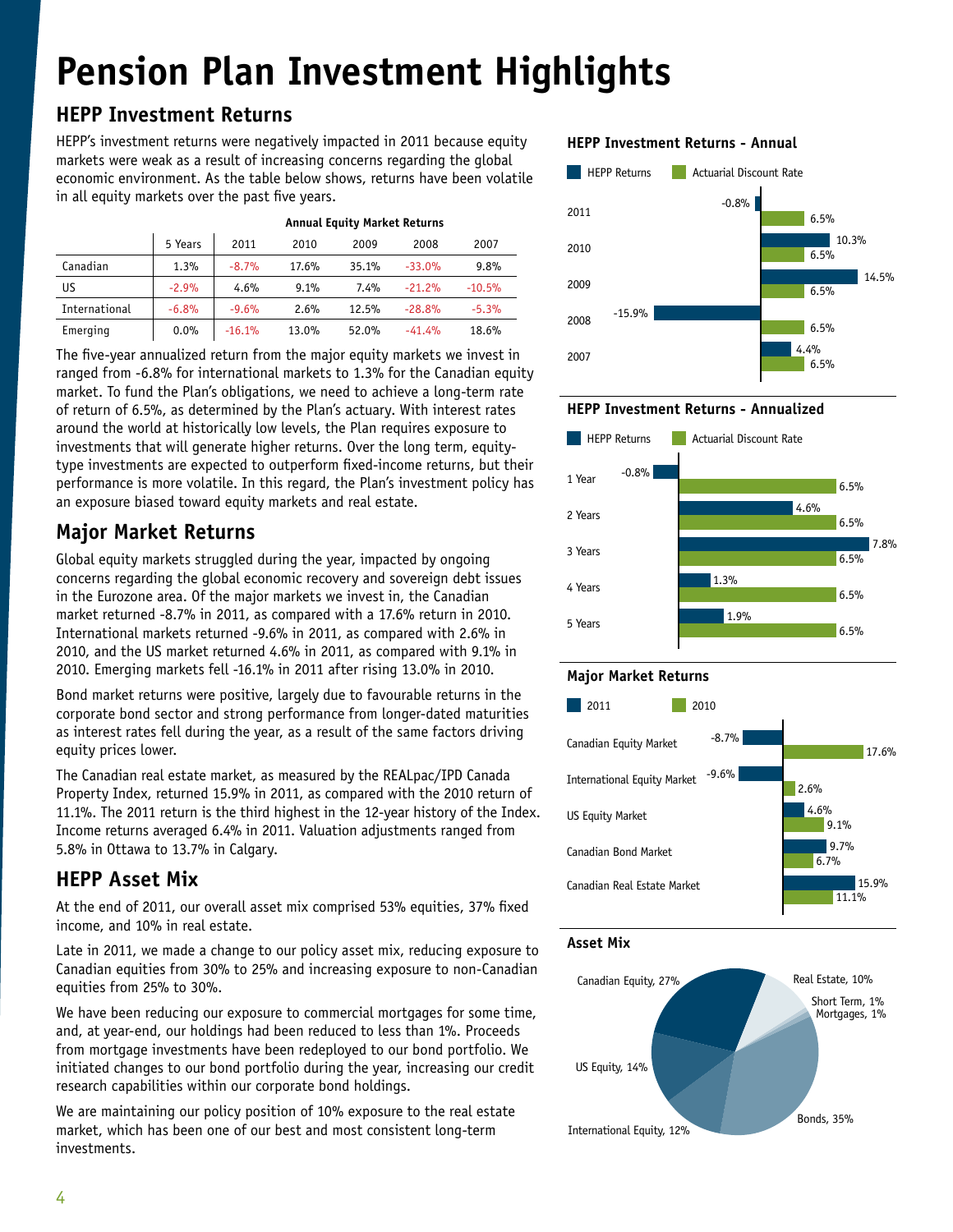# **Benefits Information**

The Healthcare Employees' Benefits Plan (HEBP) offers the Healthcare Plan (including a Healthcare Spending Account), Dental Plan, Life Insurance Plan, and Disability & Rehabilitation Plan to eligible healthcare employees and their families throughout Manitoba. All employers do not necessarily participate in each of the Benefit Plans offered by HEBP. Employees should check with their employer to confirm which Plans they are eligible to join.

### **Financial Summary**

### **Active Healthcare Plan**

|                                                       |     | LV11       | LVIV                  |
|-------------------------------------------------------|-----|------------|-----------------------|
| Increases                                             |     |            |                       |
| Premiums                                              | \$. |            | 24,744,458 23,862,426 |
| Investment income                                     |     | 207,099    | 96,928                |
|                                                       |     |            | 24,951,557 23,959,354 |
| Decreases                                             |     |            |                       |
| Claims                                                |     | 17,806,702 | 17,070,567            |
| Administrative expenses                               |     |            | 2.758.640 2.588.343   |
|                                                       |     |            | 20,565,342 19,658,910 |
| Net increase prior to change in obligations           |     | 4,386,215  | 4,300,444             |
| Change in obligations and internally restricted funds |     | (378,469)  | (176,086)             |
| Net increase after change in obligations              |     | 4,007,746  | 4,124,358             |
| Net assets available for benefits, January 1          |     | 5,511,254  | 1,386,896             |
| Net assets available for benefits, December 31        |     | 9,519,000  | 5.511.254             |

### **Benefit Highlights**

### **Plan Membership:** 31,857 **2011 2010**

After comparing the projected Plan premiums to anticipated claim costs and reserve levels, HEB Manitoba determined that a rate change was not required for the Healthcare Plan in 2011. Benefit levels also remained unchanged. The Plan and all reserves are fully funded as at the end of 2011. Of claims incurred, 42% were for drugs, 11% were for vision care, and 47% were for paramedical and all other benefits.

### **Healthcare Spending Account (HSA)**

This benefit is 100% funded by your employer.

### **Retiree Healthcare Plan**

| 170,040         | 68,936    |
|-----------------|-----------|
|                 |           |
| 191,366         | 101,104   |
| (116, 880)      | (145,905) |
| 308,246         | 247,009   |
| 3,979,856       | 3,759,233 |
| 331,390         | 320,074   |
| 3,648,466       | 3,439,159 |
|                 |           |
| 4.288.102       | 4.006.242 |
| 20,253          | 11,542    |
| \$<br>4,267,849 | 3,994,700 |
|                 |           |
|                 |           |

**Plan Membership:** Members of the Active Healthcare Plan are eligible for an HSA.

Effective April 1, 2010, a new Healthcare Spending Account was provided to eligible full-time and part-time employees. Effective April 1, 2011, eligible Healthcare Plan members saw an increase to their HSA amount. Members with 1500 or more regular paid hours were provided with a full-time HSA amount of \$500; members with less than 1500 regular paid hours were provided with a part-time HSA amount of \$250. The HSA provides members with an additional way to pay for healthcare and dental expenses in excess of existing HEB Manitoba benefit maximums.

### **Plan Membership:** 6,311 **2011 2010**

Premium adjustments were not required for Level I and Level II coverage in 2011. After comparing projected premiums to anticipated claim costs and reserve levels, HEB Manitoba determined that the current premium rates would be sufficient to cover the projected premium requirements. The benefit levels for both Level I & Level II coverage remained unchanged. The Plan's financial position improved during 2011, and all reserves became fully funded at the end of 2011. Of claims incurred, 57% were for drugs, 12% were for ambulance and hospital benefits, and 31% were for paramedical and other benefits.

continued on page 6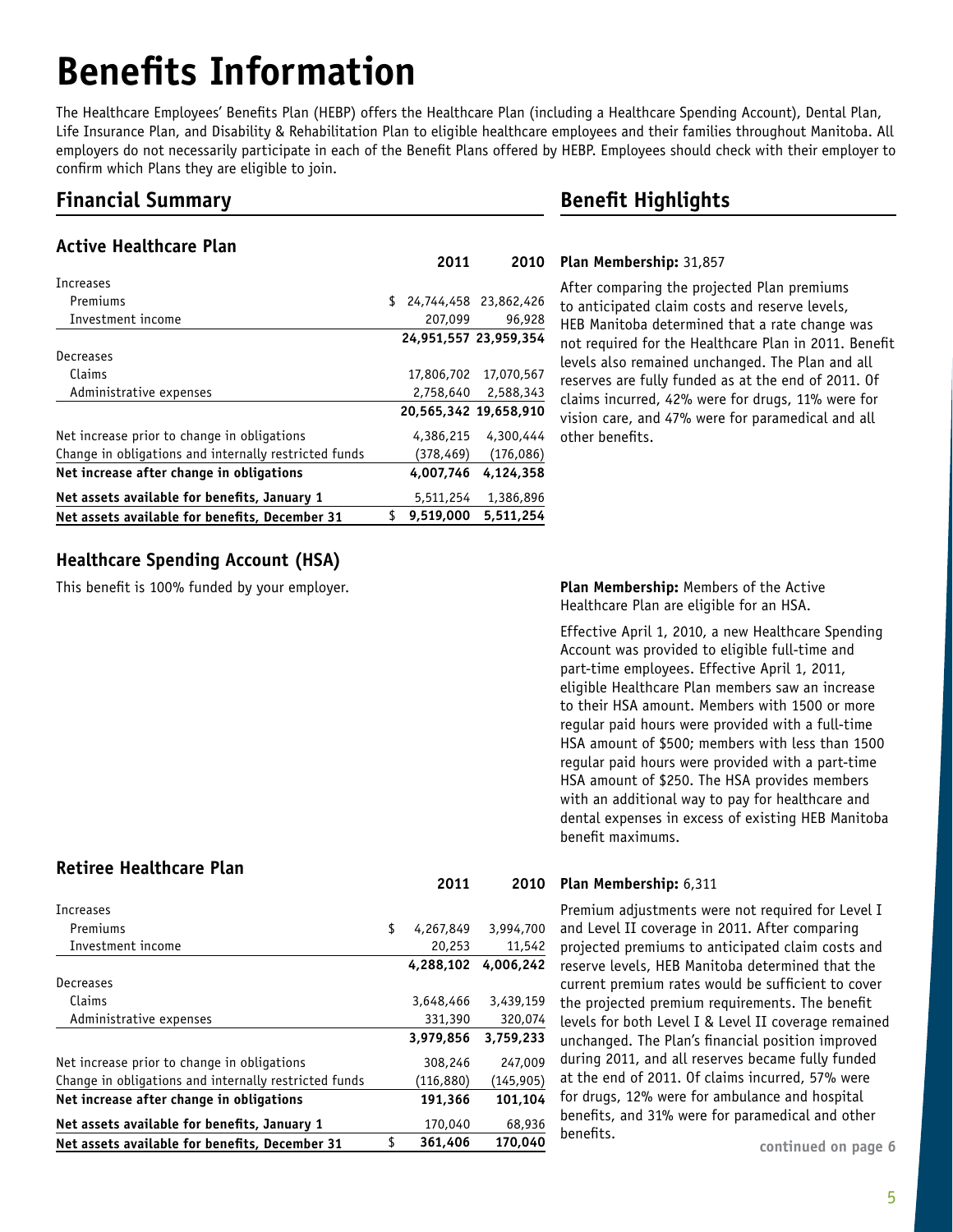### **Financial Summary Benefit Highlights**

### **Dental Plan**

| Increases                                             |    |            |                           |
|-------------------------------------------------------|----|------------|---------------------------|
| Premiums                                              | S. |            | 19.788.562 18.398.628     |
| Investment income                                     |    | 38,137     | 41,569                    |
|                                                       |    |            | 19,826,699 18,440,197     |
| Decreases                                             |    |            |                           |
| Claims                                                |    | 19,083,868 | 18,074,376                |
| Administrative expenses                               |    | 1,476,764  | 1,410,713                 |
|                                                       |    |            | 20.560.632 19.485.089     |
| Net decrease prior to change in obligations           |    |            | $(733,933)$ $(1,044,892)$ |
| Change in obligations and internally restricted funds |    | 815,984    | 557,349                   |
| Net increase (decrease) after change in obligations   |    | 82,051     | (487, 543)                |
| Net assets available for benefits, January 1          |    | 82,352     | 569,895                   |
| Net assets available for benefits, December 31        |    | 164,403    | 82,352                    |

### **Plan Membership:** 26,079 **2011 2010**

In order to support anticipated claim costs and maintain Dental Plan reserve levels, premium increases were implemented in 2011. The premium increases were the result of increased benefit utilization, Manitoba Dental Association fee guide increases, and inflationary increases. Of claims incurred, 85% were for basic services and 15% were for major and orthodontic services. Dental Plan benefit levels remained unchanged.

| Life Insurance Plan |  |
|---------------------|--|
|---------------------|--|

| Increases                                             |     |             |                         |
|-------------------------------------------------------|-----|-------------|-------------------------|
| Premiums                                              | \$. | 10,053,848  | 9,658,609               |
| Investment income                                     |     | 1,153,746   | 3,439,798               |
|                                                       |     |             | 11,207,594 13,098,407   |
| Decreases                                             |     |             |                         |
| Claims and related expenses                           |     | 6,338,713   | 8,874,610               |
| Administrative expenses                               |     | 1,269,174   | 1,271,899               |
|                                                       |     |             | 7,607,887 10,146,509    |
| Net increase prior to change in obligations           |     | 3,599,707   | 2,951,898               |
| Change in obligations and internally restricted funds |     | (3,677,100) | 229,000                 |
| Net increase (decrease) after change in obligations   |     | (77, 393)   | 3,180,898               |
| Net assets available for benefits, January 1          |     | 16,912,844  | 13,731,946              |
| Net assets available for benefits, December 31        |     |             | \$16,835,451 16,912,844 |

### **Plan Membership:** 35,351 **2011 2010**

Life Insurance Plan claims and related expenses were at 63% of premiums in 2011, down from 92% in 2010, as a result of a decreased claims experience. There were no premium increases or benefit changes during 2011, and the Plan's reserves are fully funded.

In 2011, the HEBP Board reviewed and approved several enhancements to the Life Insurance Plan for active members. As a result, all members can re-enrol in the active Life Insurance Plan without providing evidence of insurability. Enhancements to the Life Insurance Plan are effective April 1, 2013, with a one-time open enrolment period in fall 2012. Please look for further information in upcoming communications and on the HEB Manitoba website.

### **Disability & Rehabilitation (D&R) Plan**

| Increases                                      |    |                              |
|------------------------------------------------|----|------------------------------|
| Premiums                                       | S. | 36,675,250 35,335,811        |
| Investment income                              |    | 13,448,617 9,183,708         |
|                                                |    | 50.123.867 44.519.519        |
| Decreases                                      |    |                              |
| Claims and related expenses                    |    | 24,875,722 22,073,512        |
| Administrative expenses                        |    | 4,516,477 4,320,424          |
|                                                |    | 29,392,199 26,393,936        |
| Net increase prior to change in obligations    |    | 20,731,668 18,125,583        |
| Change in obligations                          |    | $(7,100,000)$ $(10,907,000)$ |
| Net increase after change in obligations       |    | 13,631,668 7,218,583         |
| Net assets available for benefits, January 1   |    | 35,811,422 28,592,839        |
| Net assets available for benefits, December 31 |    | \$49,443,090 35,811,422      |

### **Plan Membership:** 36,632 **2011 2010**

There were 1,344 members receiving D&R Benefits at December 31, 2011. Of these claims, 1,023 were being administered by our in-house program, up from 923 in 2010. Premium rates were unchanged in 2011. Obligations include reserves and assumption changes that occurred in 2011. The Plan is fully funded.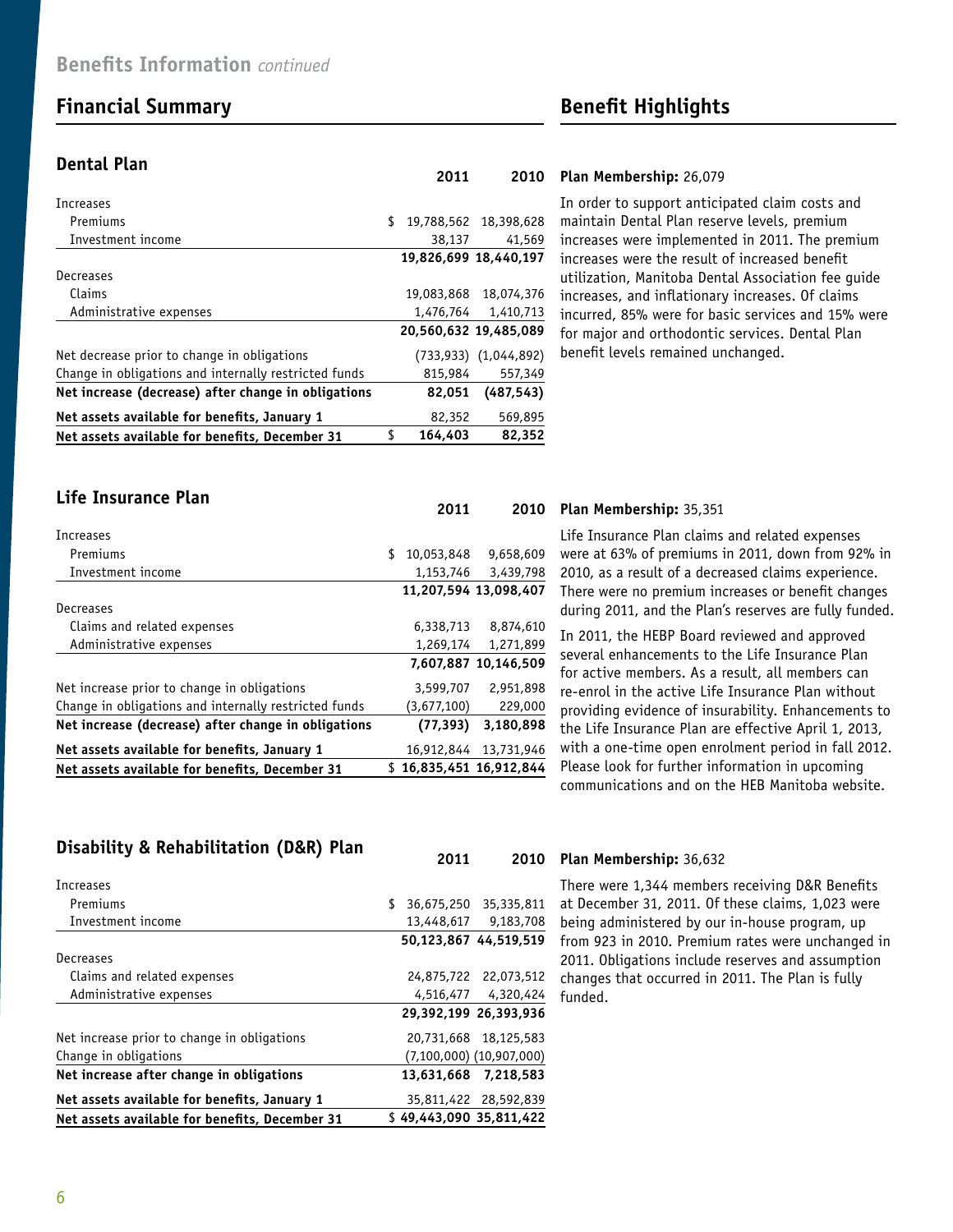# **Directories Board and Committee Members as of December 31, 2011**

### **Union Representatives**

Ray Erb *Retired, Manitoba Government and General Employees' Union*

Doug Laurie *Manitoba Council of Health Care Unions*

Bob Malazdrewich, CEB *Canadian Union of Public Employees*

Bob Romphf (Vice-Chair) *Manitoba Nurses' Union*

Ken Swan *Manitoba Association of Health Care Professionals*

Bruno Zimmer *Manitoba Council of Health Care Unions*

# **Employer Representatives**

Gerry Gattinger *Parkland Regional Health Authority*

Jean-Paul Gobeil, CA, CMC *Retired Partner, Deloitte*

Paul Kochan, CPA, CBV, FCA *Winnipeg Regional Health Authority* Jason Lange

*St. Boniface General Hospital* Gloria O'Rourke (Chair)

*Winnipeg Regional Health Authority* Janet Wilcox-McKay, BA, CGA

*Brandon Regional Health Authority*

# **HEPP Board of Trustees HEBP Board of Trustees**

### **Union Representatives**

Brian Ellis, BSW, CEB (Chair) *Canadian Union of Public Employees*

Monica Girouard, CGA *Manitoba Council of Health Care Unions*

Doug Laurie *Manitoba Council of Health Care Unions*

Bob Romphf *Manitoba Nurses' Union*

Ken Swan *Manitoba Council of Health Care Unions*

### **Employer Representatives**

Gerry Gattinger (Vice-Chair) *Parkland Regional Health Authority*

Penny Gilson, BN, MSA *Assiniboine Regional Health Authority*

Jean-Paul Gobeil, CA, CMC *Retired Partner, Deloitte*

Michael Nesbitt

Gloria O'Rourke

Bob Romphf *Manitoba Nurses' Union*

*Unions*

Gloria O'Rourke *Winnipeg Regional Health Authority*

Janet Wilcox-McKay, BA, CGA *Brandon Regional Health Authority*

*Montrose Mortgage Corporation Ltd.*

*Winnipeg Regional Health Authority* 

C. Leney Richardson, CFA *Investment Professional*

Monica Girouard, CGA *Manitoba Council of Health Care* 

Frank Ryplanski, CGA (Chair) *Retired, St. Boniface General Hospital* Janet Wilcox-McKay, BA, CGA *Brandon Regional Health Authority*

# **HEPP Investment Committee HEBP Investment Committee**

Alan Brownridge, CGA, CFA (Vice-Chair) *Retired Investment Executive*

Ray Erb *Retired, Manitoba Government and General Employees' Union*

Paul Kochan, CPA, CBV, FCA *Winnipeg Regional Health Authority*

Bob Malazdrewich, CEB (Chair) *Canadian Union of Public Employees*

Jean-Paul Gobeil, CA, CMC *Retired Partner, Deloitte*

James Husiak, CA, CMC, CFE *The Exchange Consulting Group*

Diane Jansen, CA *Winnipeg Regional Health Authority*

Gloria O'Rourke (Ex-officio member) *Winnipeg Regional Health Authority*

Michael Nesbitt *Montrose Mortgage Corporation Ltd.* Gloria O'Rourke *Winnipeg Regional Health Authority*  C. Leney Richardson, CFA *Investment Professional*  Bob Romphf *Manitoba Nurses' Union*

Alan Brownridge, CGA, CFA (Vice-Chair) *Retired Investment Executive*

Ray Erb *Retired, Manitoba Government and General Employees' Union*

Paul Kochan, CPA, CBV, FCA *Winnipeg Regional Health Authority*

Bob Malazdrewich, CEB (Chair) *Canadian Union of Public Employees*

## **HEPP Audit Committee HEBP Audit Committee**

Terry Dyck *Manitoba Nurses' Union*

Brian Ellis, BSW, CEB (Ex-officio member) *Canadian Union of Public Employees* 

Gabriel J. Forest, FCA *Retired Partner,* 

*PricewaterhouseCoopers* Gerry Gattinger (Ex-officio member)

*Parkland Regional Health Authority*

Brian Ellis, BSW, CEB *Canadian Union of Public Employees* Gerry Gattinger (Co-Chair) *Parkland Regional Health Authority*

Gloria O'Rourke *Winnipeg Regional Health Authority* Bob Romphf (Co-Chair) *Manitoba Nurses' Union*

**HEPP/HEBP Joint Governance Committee HEPP/HEBP Joint Executive Committee**

Gerry Gattinger *Parkland Regional Health Authority*

Penny Gilson, BN, MSA *Assiniboine Regional Health Authority*

Monica Girouard, CGA *Manitoba Council of Health Care Unions*

Jean-Paul Gobeil, CA, CMC *Retired Partner, Deloitte*

Bob Romphf (Ex-officio member) *Manitoba Nurses' Union*

Ken Swan *Manitoba Association of Health Care Professionals*

Gordon Webster, FCA (Chair) *Retired Partner, PricewaterhouseCoopers*

# Jason Lange

*St. Boniface General Hospital* Doug Laurie (Chair)

*Manitoba Council of Health Care Unions*

Bob Malazdrewich, CEB *Canadian Union of Public Employees* Bruno Zimmer

*Manitoba Council of Health Care Unions*

**continued on page 8**

7